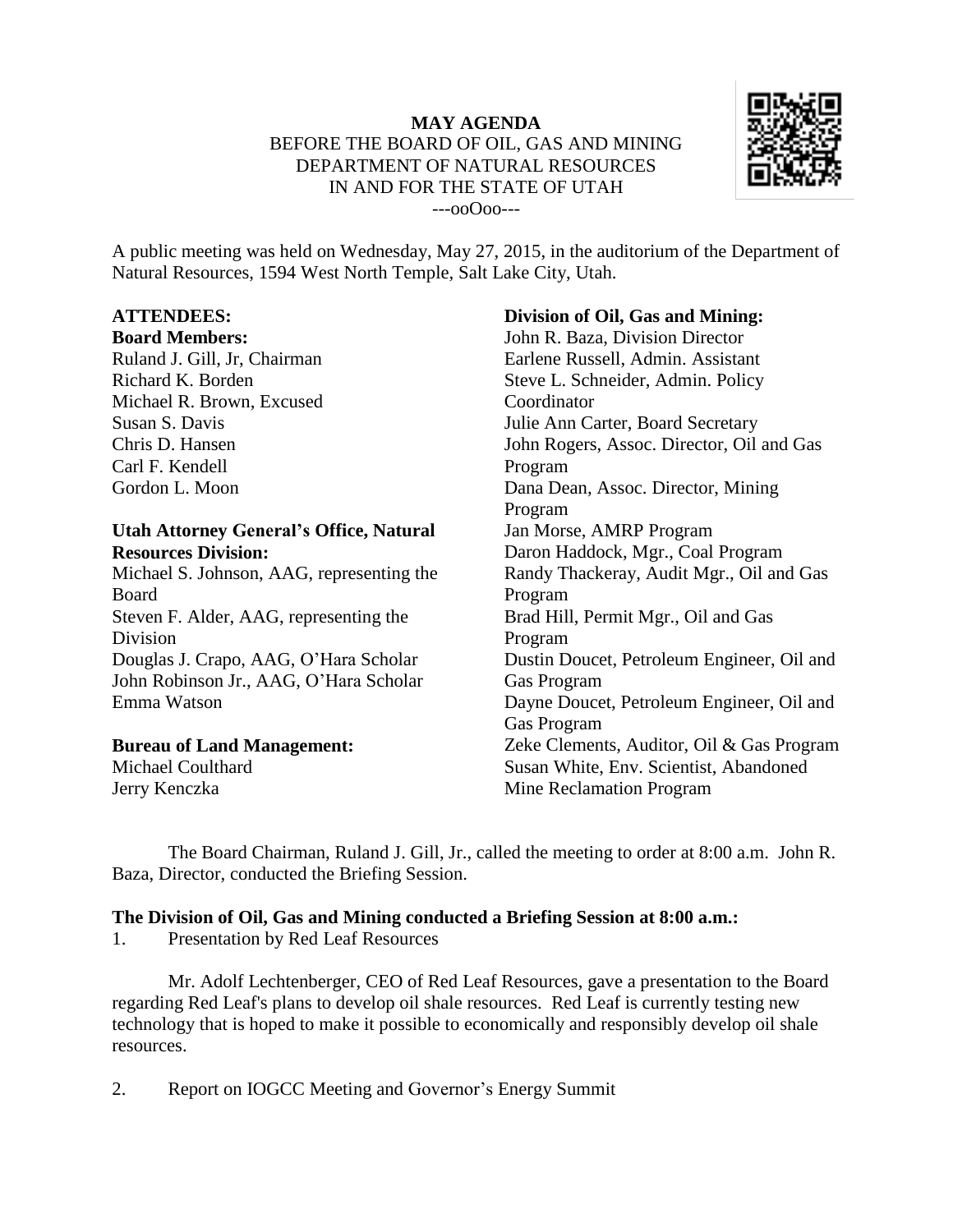John R. Baza, Director, updated the Board on the recent IOGCC Meeting and the Governor's Energy Summit. Highlights of the meetings include:

- IOGCC The Governor announced that Utah is planning to file suit on the BLM's hydraulic fracturing rules. Also, the Governor is the current Chairman of the IOGCC.
- Energy Summit Governor's awards for excellence were presented

## 3. Other

• Idaho Oil and Gas visit

Brandon Lamb and Kristina Fugal, Idaho Department of Natural Resources, are here today to observe the hearing.

- New help in the AG's office Emma Whitaker, and Meg Oswald. Meg is the new Ohara Fellow. Emma and Meg are both law students and will be working with us during the summer.
- Retirements: Jim Springer, PIO, is retiring this month. His last day is June 11, 2015. Earlene Russell, Administrative Assistant, is retiring on June 30.
- 4. Next Month's Agenda and Division Calendar

The September Board hearing will be held on the 16th, a week earlier than normal, and the field trip will be on the following Thursday. The Board will tour the Skyline Mine.

5. Opportunity for Public Comment

The Board Chairman, Ruland J. Gill, Jr., opened the meeting for public comments. Seeing none, the Briefing Session adjourned at 8:30 a.m.

The Board of Oil, Gas and Mining conducted a hearing at 9:00 a.m. The Board Chairman, Ruland J. Gill, Jr., called the meeting to order at 9:00 a.m.

# **The Board heard the following matters at 9:00 a.m.:**

*Please note: The transcripts will be available for review at the Division offices approximately fifteen business days after the hearing date. Copies of the transcript may be purchased by calling Alpine Court Reporting at (801) 691-1000 and requesting individual matters by docket and cause number, and by hearing date.*

1. Docket No. 2014-039 Cause Nos. [S/023/0087,](http://ogm.utah.gov/amr/boardtemp/redesign/2015/05_may/dockets/2014-039_s0230087,s0390024,s0390027,s0390030_wilhite.php) S/039/0024, S/039/0027, S/039/0030 – In the Matter of the Notice of Agency Action to affecting the mining operations of M. TODD WILHITE, WALL & ROCK, INC., and/or WILHITE & ASSOCIATES, INC., by (1) withdrawing a Notice of Intention, (2) forfeiting a Certificate of Deposit No. 7089407881 in the amount of \$7000 plus accrued interest held by ZIONS BANK, (3) ordering reclamation of mines, and (4) requesting the Division of Oil, Gas and Mining and the Attorney General to take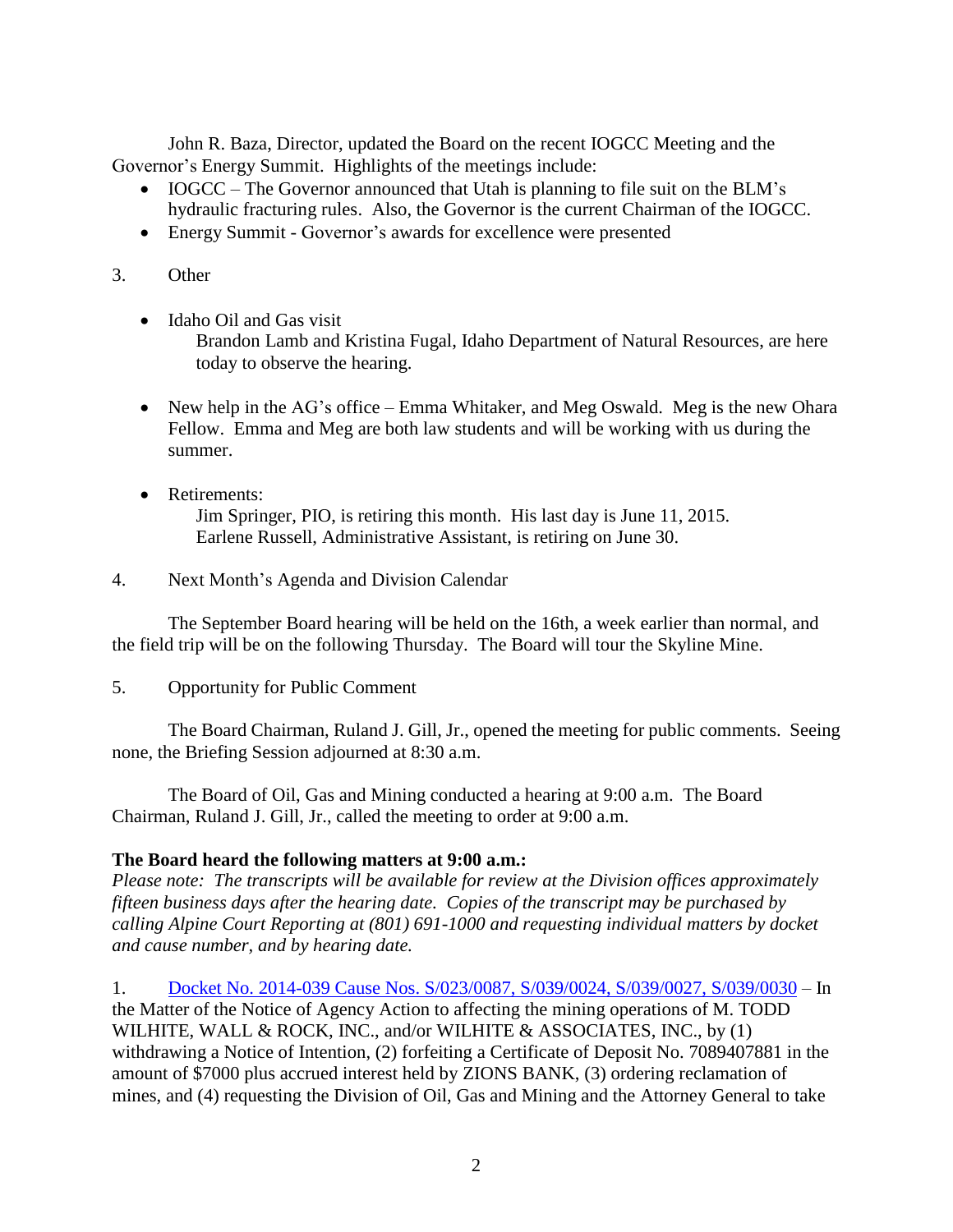all other actions necessary to recover costs, fees, and fines for the operations occurring at (a) Gulch Mine (S023/0087) in Juab County; (b) Freedom from War Mine (S/039/0024) in Sanpete County; (c) Mount Pleasant Mine (S/039/0027) in Sanpete County; and (d) Mount Pleasant North Mine (S/039/0030) in Sanpete County.

*(This matter is continued from the January 28, 2015 Board Hearing.)*

Time: 9:02 a.m. to 9:03 a.m.

Board Members present - Ruland J. Gill, Jr., Chairman, Richard K. Borden, Susan S. Davis, Chris D. Hansen, Carl F. Kendell, and Gordon L. Moon. Michael R. Brown is excused.

Counsel for the Board - Michael S. Johnson, Assistant Attorney General, Natural Resources.

Counsel for the Division – Steven F. Alder, Douglas J. Crapo, and John Robinson Jr., Assistant Attorneys General, Natural Resources. Witnesses:

Counsel for M. Todd Wilhite - Shane T. Peterson, Young, Kester, Black & Jube. Witnesses:

This matter is continued to the June 24, 2015 Board hearing.

2. Docket No. [2015-015](http://ogm.utah.gov/amr/boardtemp/redesign/2015/05_may/dockets/2015-015_191-07_qep_ourayparkii.php) Cause No. 191-07 – In the Matter of the Request for Agency Action of QEP ENERGY COMPANY for an Order extending the Board's Order entered in Cause No. 191-06, which suspended the application Of Utah Admin. Code R649-3-2, R649-3- 10, and R649-3-11(1) and (2) for the area located within the Ouray Park II Federal Exploratory Unit, to the lands added through expansion of the unit, consisting of all of Section 1, the NE¼NE¼ of Section 11, and the E½, NW¼, and the NE¼SW¼ of Section 12, Township 7 South, Range 20 East, SLM, Uintah County, Utah.

*(The Board will consider the recommended findings of fact and conclusions of law generated by the hearing examiner from the hearing on April 28, 2015.)*

Time: 9:03 a.m. to 9:08 a.m.

Board Members present - Ruland J. Gill, Jr., Chairman, Richard K. Borden, Susan S. Davis, Chris D. Hansen, Carl F. Kendell, and Gordon L. Moon. Michael R. Brown is excused.

Counsel for the Board - Michael S. Johnson, Assistant Attorney General, Natural Resources.

Hearing Examiner – John C. Rogers, Hearing Examiner, Assoc. Director, Oil & Gas.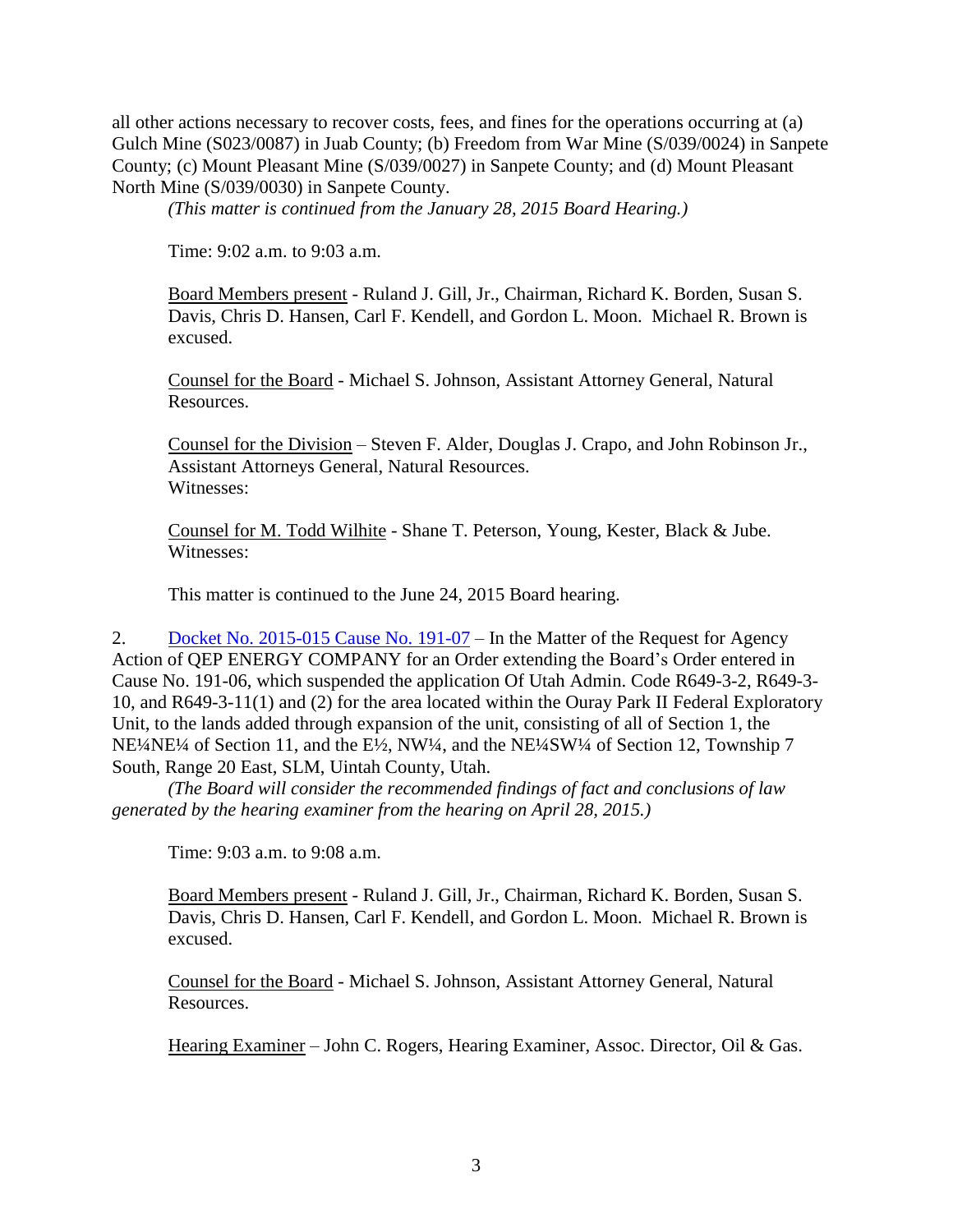Counsel for the Hearing Examiner – John Robinson Jr., Assistant Attorney General, Natural Resources.

Counsel for the Petitioner – Mark L. Burghardt, Holland & Hart, LLP.

Counsel for the Division – Steven F. Alder, Assistant Attorney General, Natural Resources.

The Hearing Examiner presented the facts of the case and recommended that the Findings of Fact and Conclusions of Law be adopted by the Board. QEP requested the Findings of Fact and Conclusions of Law be adopted by the Board. The Division is in support of this request. The Board granted the Hearing Examiners' Recommended Findings of Fact and Conclusions of Law by unanimous vote. Mark Burghardt will prepare the order.

3. Docket No. [2015-016](http://ogm.utah.gov/amr/boardtemp/redesign/2015/05_may/dockets/2015-016_187-10_qep_redwash.php) Cause No. 187-10 – In the Matter of the Request for Agency Action of QEP ENERGY COMPANY for approval of unit operations and enhanced and secondary recovery operations and certification of these operations as an enhanced recovery project for the Green River Formation underlying portions of the Red Wash Unit.

*(This matter is withdrawn.)*

Time: 9:08 a.m. - 9:08 a.m.

Board Members present - Ruland J. Gill, Jr., Chairman, Richard K. Borden, Susan S. Davis, Chris D. Hansen, Carl F. Kendell, and Gordon L. Moon. Michael R. Brown is excused.

Counsel for the Board - Michael S. Johnson, Assistant Attorney General, Natural Resources.

Counsel for the Division – John Robinson Jr., Assistant Attorney General, Natural Resources.

Counsel for the Petitioner – Mark L. Burghardt, Holland & Hart, LLP

This matter is withdrawn.

4. Docket No. [2015-017](http://ogm.utah.gov/amr/boardtemp/redesign/2015/05_may/dockets/2015-017_190-14_enefit.php) Cause No. 190-14 – In the Matter of the Request for Agency Action of ENEFIT AMERICAN OIL for an ORDER enlarging the designated oil shale area created by Cause Nos. 190-3 and 190-13 to include lands located in Townships 9 and 10 South, Ranges 24 and 25 East, SLM, Uintah County, Utah.

Time: 9:08 a.m. to 10:08 a.m.

Board Members present - Ruland J. Gill, Jr., Chairman, Richard K. Borden, Susan S. Davis, Chris D. Hansen, Carl F. Kendell, and Gordon L. Moon. Michael R. Brown is excused.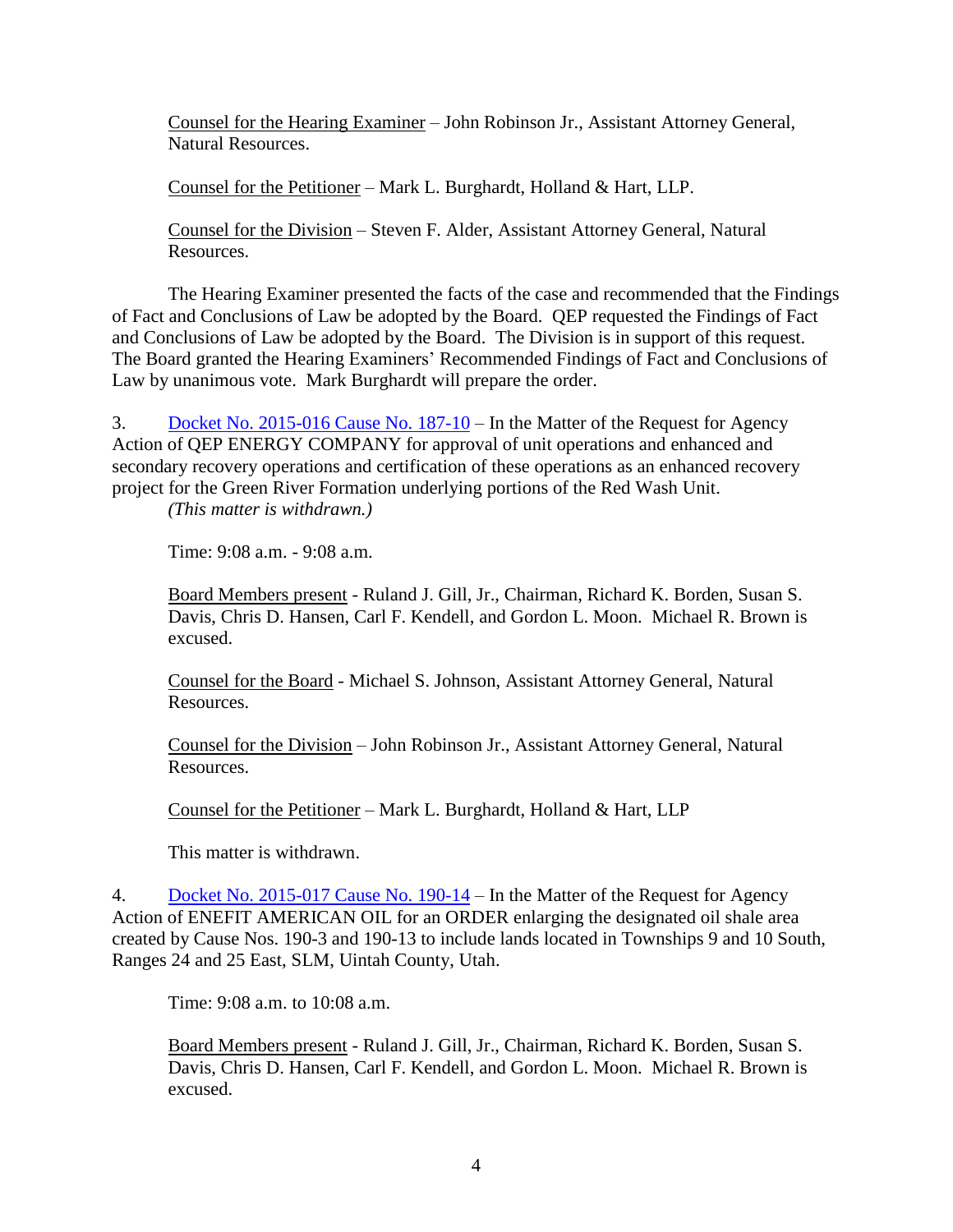Counsel for the Board - Michael S. Johnson, Assistant Attorney General, Natural Resources.

Counsel for the Division – Steven F. Alder , Assistant Attorney General, Natural Resources. Witnesses: John Rogers, Dustin Doucet, and Brad Hill.

Counsel for the Petitioner – Mark L. Burghardt, Holland & Hart LLP. Witness: Rikki Hrenko-Browning, and Michael Vandenburg.

Counsel for Respondent, T-K Production Company - Frederick M. MacDonald, MacDonald & Miller Mineral Legal Services PLLC.

The Petitioner requested a continuance of a portion of the request pertaining to School and Institutional Trust Lands. The Division and the Respondent gave testimony in support of bifurcating this matter. The Board approved bifurcating the matter by unanimous vote. The continued portion of this matter will be heard next month, at the June 24, 2015 Board hearing.

Mark L. Burghardt presented the case to the Board. The Division is in support of the portion of the request that was presented today, but does not support the portion of the request pertaining to the SITLA Lands. The Board approved the petition as stated during the hearing by unanimous vote. Mr. Burghardt will prepare the order.

5. Docket No. [2015-018](http://ogm.utah.gov/amr/boardtemp/redesign/2015/05_may/dockets/2015-018_139-132_bbc_specialdrillingunit#27.php) Cause No. 139-132 – In the Matter of the Request for Agency Action of BILL BARRETT CORPORATION for an Order pooling all interests, including the compulsory pooling of the interests of certain non-consenting or unlocatable owners, in Special Drilling Unit #27, established for the production of oil, gas and associated hydrocarbons from the Lower Green River-Wasatch Formations, comprised of lots 6-9 of Section 27 and lot 2 of Section 34, Township 6 South, Range 19 East, SLM, and lot 1, S<sup>1</sup>/<sub>2</sub>, E<sup>1</sup>/<sub>2</sub>NW<sup>1</sup>/<sub>4</sub>, W<sup>1</sup>/<sub>2</sub>NE<sup>1</sup>/<sub>4</sub> and SE¼NE¼ of Section 33 and lots 1-3 of Section 34, Township 2 South, Range 2 East, USM, Uintah County, Utah.

Time: 10:08 a.m. to 10:51 a.m.

Board Members present - Ruland J. Gill, Jr., Chairman, Richard K. Borden, Susan S. Davis, Chris D. Hansen, Carl F. Kendell, and Gordon L. Moon. Michael R. Brown is excused.

Counsel for the Board - Michael S. Johnson, Assistant Attorney General, Natural Resources.

Counsel for the Division – Steven F. Alder, Assistant Attorney General, Natural Resources. Witnesses: John Rogers, Dustin Doucet, and Brad Hill.